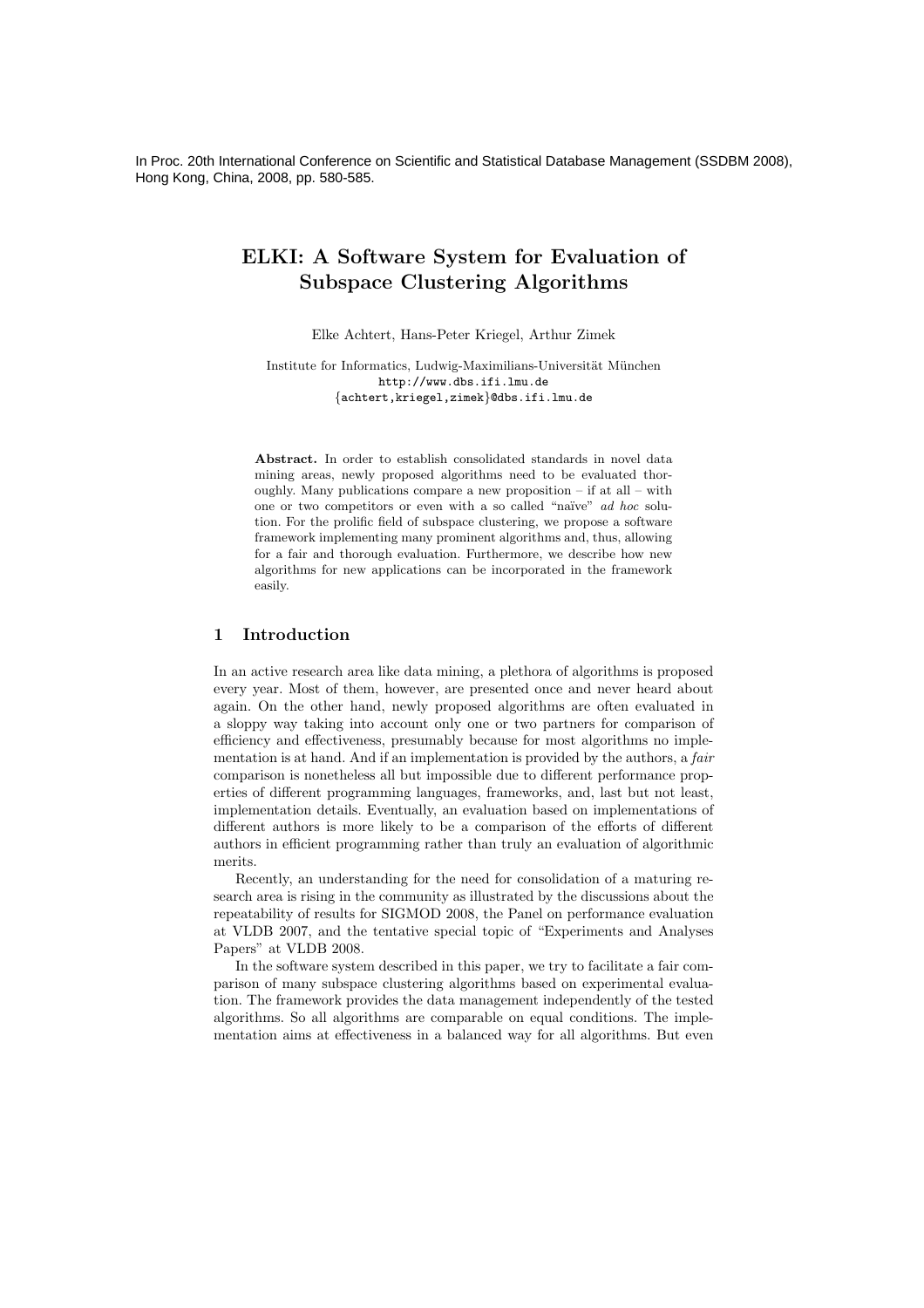more important is an intuitive and easy-to-understand programming style to invite contributions in the future when the framework is made available open source.

# **2 An Overview on the Software System**

A wealth of data-mining approaches is provided by the almost "classical" open source machine learning framework Weka [1]. We consider Weka as the most prominent and popular environment for data mining algorithms. However, the focus and strength of Weka is mainly located in the area of classification, while clustering approaches are somewhat underrepresented.

The same holds true for another framework for data mining tasks: YALE [2]. This is a rather complex environment that completely incorporates Weka. The main focus of YALE is in supporting "rapid prototyping", i.e. to ease the definition of a specific data mining task as a combination of a broad range of available methods. While Weka is restricted to use numerical or nominal features (and in some cases strings), YALE does also extend the range of possible input data.

Although both, Weka and YALE, support the connection to external database sources, they are based on a flat internal data representation. Thus, experiments assessing the impact of an index structure on the performance of a data mining application are not possible using these frameworks.

On the other hand, frameworks for index structures, such as GiST [3], do not provide any precast connection to data mining applications.

To connect both worlds, we demonstrate the Java Software Framework ELKI (**E**nvironment for Deve**L**oping **K**DD-Applications Supported by **I**ndex Structures). ELKI comprises on the one hand a profound and easily extensible collection of algorithms for data mining applications, such as item-set mining, clustering, classification, and outlier-detection, and on the other hand ELKI incorporates and supports arbitrary index structures to support even large, highdimensional data sets. But ELKI does also support the use of arbitrary data types, not only feature vectors of real or categorical values. Thus, it is a framework suitable to support the development and evaluation of new algorithms at the cutting edge of data mining as well as to incorporate experimental index structures to support complex data types.

ELKI intends to ease the development of new algorithms by providing a wealth of helper classes and methods for algebraic and analytic computations, and simulated database support for arbitrary data types using an index structure at will.

#### **2.1 The Environment: A Flexible Framework**

As a framework, our software system is flexible in a sense, that it allows to read arbitrary data types (provided there is a suitable parser for your data file or adapter for your database), and supports the use of any distance or similarity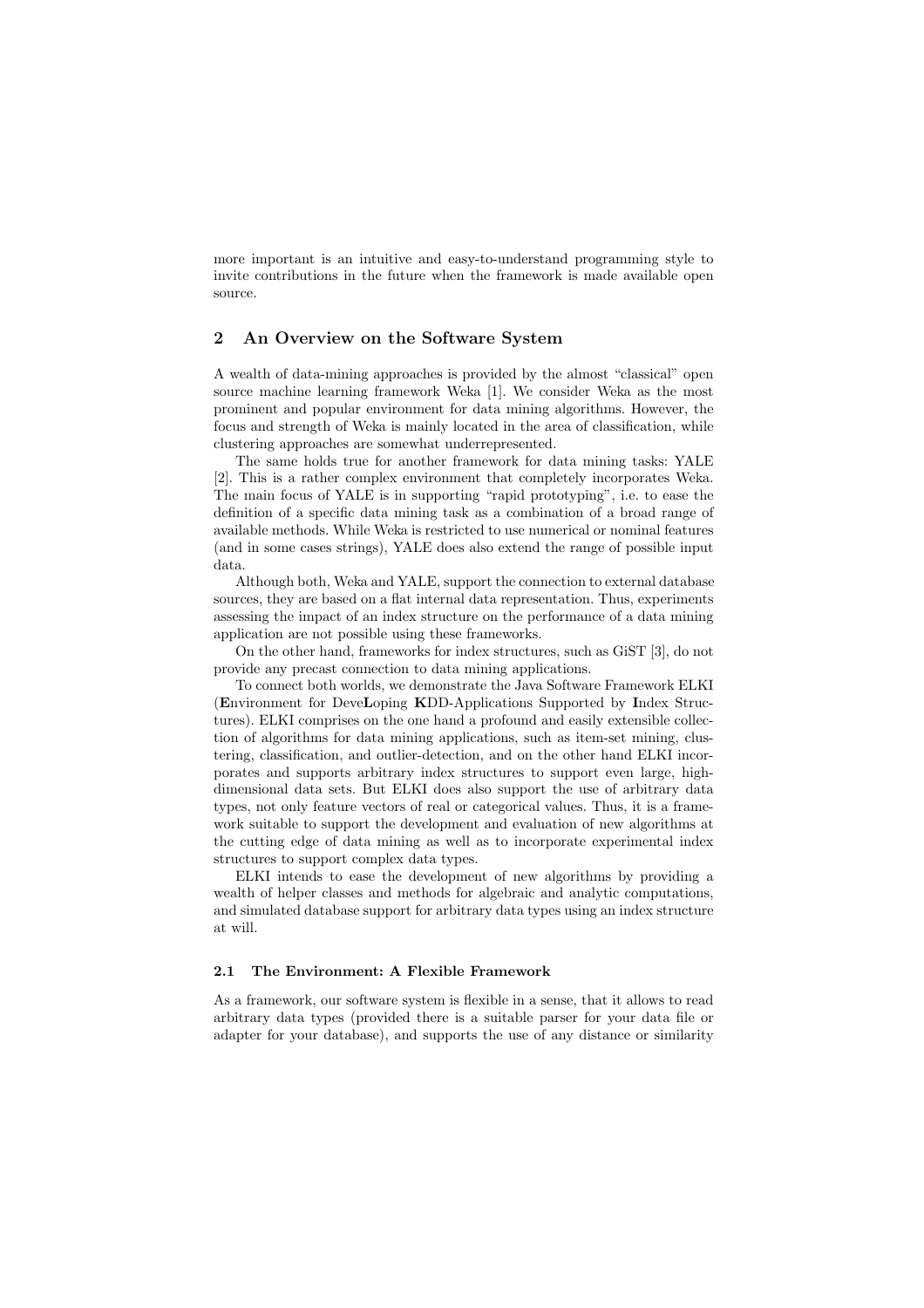measure (like some kernel-function) appropriate for the given data type. So far, many implementations of data mining algorithms – especially subspace clustering algorithms – still rely on the numeric nature of feature vectors as underlying data structure. Our framework is already one step ahead and ready to work on complex data types. Generally, an algorithm needs to get provided a distance of some sort. Thus, distance functions connect arbitrary data types to arbitrary algorithms.

The architecture of the software system separates data types, data management, and data mining applications. So, different tasks can be implemented independently. A new data type can be implemented and used by many algorithms, given a suitable distance function is defined. An algorithm will perform its routine irrespectively of the data handling which is encapsulated in the database. A database may facilitate efficient data management via incorporated index structures.

#### **2.2 Available Algorithms**

While the framework is open to all kind of data mining applications, the main focus in the development of ELKI has been on clustering and especially subspace clustering (axis-parallel as well as arbitrarily oriented). Available general clustering algorithms are SLINK [4], k-means [5], EM-clustering [6], DB-SCAN [7], Shared-Nearest-Neighbor-Clustering [8], OPTICS [9], and DeLiClu [10]. There are axis-parallel subspace and projected clustering approaches implemented like CLIQUE [11], PROCLUS [12], SUBCLU [13], PreDeCon [14], HiSC [15], and DiSH [16]. Furthermore, some biclustering or pattern-based clustering approaches are supported like  $\delta$ -bicluster [17], FLOC [18] or p-cluster [19], and correlation clustering approaches are incorporated like ORCLUS [20], 4C [21], HiCO [22], COPAC [23], ERiC [24], and CASH [25]. The improvements on these algorithms described in [26] are also integrated in ELKI.

#### **2.3 Development of Subspace Clustering Algorithms**

Often, the main difference between clustering algorithms is the way to assess the distance or similarity between objects or clusters. So, while other well known and popular software systems like Weka [1] or YALE [2] predefine the Euclidean distance as only possible distance between different objects to use in clustering approaches (beside some kernel functions in classification approaches), ELKI allows the flexible definition of any distance measure. This way, subspace clustering approaches that differ mainly in the definition of distance between points (like e.g. COPAC and ERiC) can use the same algorithmic routine and become, thus, highly comparable in their performance.

Distance functions are used to perform range queries on a database object. Any implementation of an algorithm can rely on the database object to perform range queries with an arbitrary distance function and needs only to ask for  $k$ nearest neighbors not being concerned with the details of data handling.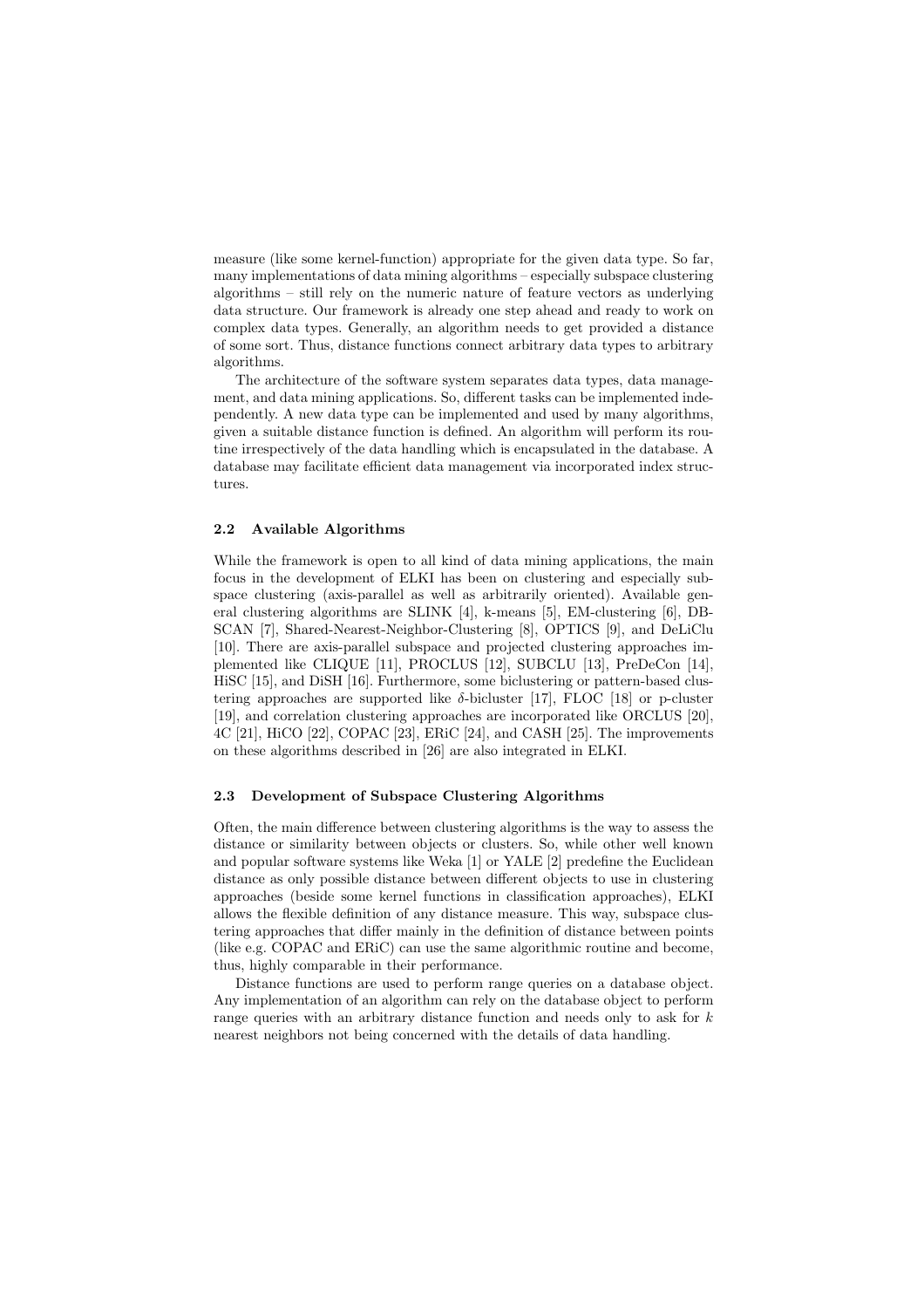A new data type is supposed to implement the interface DatabaseObject. A new algorithm class suitable to certain data types O needs to implement the Interface Algorithm<0 extends DatabaseObject>. The central routine to implement the algorithmic behavior is void run(Database<D>database). Here, the algorithm is applied on an arbitrary database consisting of objects of a suitable data type. The database supports operations like

```
<D extends Distance <D>>
List <QueryResult <D>>
kNNQueryForObject(O queryObject ,
                   int k,
                   DistanceFunction <O,D> distanceFunction)
```
performing a k-nearest neighbor query for a given object of a suitable data type O using a distance function that is suitable for this data type O and provides a distance of a certain type D. Such a query method returns a list of QueryResult<D> objects encapsulating the database id of the collected objects and their distance to the query object in terms of the specified distance function.

A new subspace clustering algorithm may therefore use a specialized distance function and implement a certain routine using this distance function on an arbitrary database.

## **2.4 Support of Arbitrary Index-Structures**

As pointed out above, while existing frameworks for index-structures, such as GiST [3], do not provide any precast connection to data mining applications, well-known data-mining frameworks like Weka [1] or YALE [2] do not support the internal use of index structures.

Our software system ELKI supports the use of arbitrary index structures in combination with, e.g., a clustering algorithm. Already available within ELKI are metric index-structures like MTree [27], MkCoPTree and its variants MkTab-Tree and MkMaxTree [28], and MkAppTree [29] and spatial index-structures like RStarTree [30], DeLiCluTree [10], and RdkNNTree, an extension from [31] for  $k > 1$ .

Index structures are encapsulated in database objects. These database objects facilitate range queries using arbitrary distance functions. Algorithms operate on database objects irrespective of the underlying index structure. So the implementation of an algorithm, as pointed out above, is not concerned with the details of handling the data which can be supported by arbitrary efficient procedures.

This is interesting because the complexity of algorithms is often analyzed theoretically on the basis of index structures but often, if implementations are provided, an index structure is not included and cannot be incorporated in the particular implementation.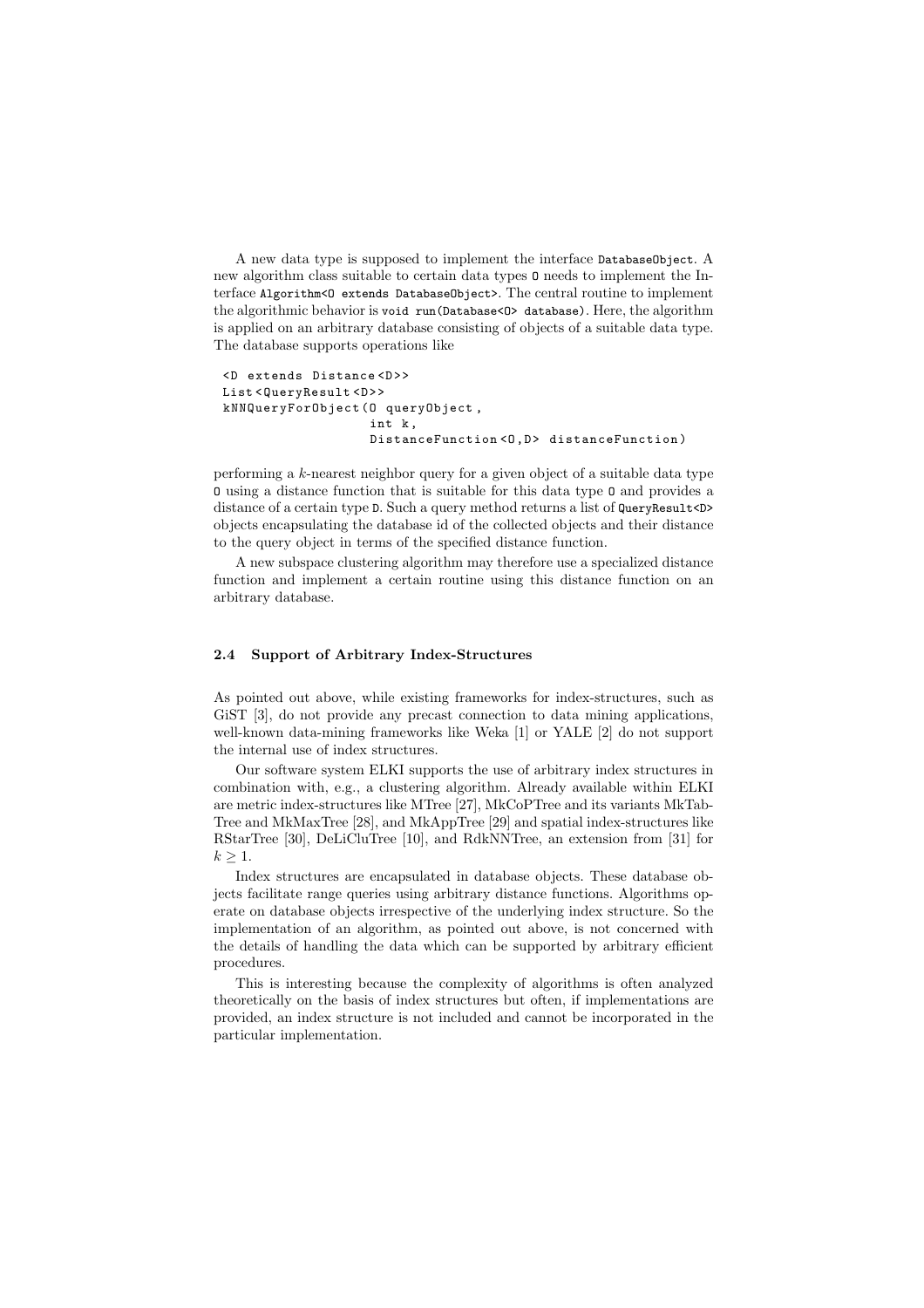### **2.5 Setting Up Experiments**

The integration of several algorithms into one software framework also allows for setting up complex experiments comparing different algorithms in an easy way and on equal terms. We plan to use the framework for extensive comparisons of a broad range of subspace clustering algorithms.

#### **2.6 Availability and Documentation**

The framework ELKI is available for download and use via

http://www.dbs.ifi.lmu.de/research/KDD/ELKI/.

There is provided an extensive documentation of the implementation and usage as well as examples to illustrate how to expand the framework by integrating new algorithms.

# **3 Conclusion**

The software system ELKI presents a large collection of data mining applications (mainly clustering and – axis parallel or arbitrarily oriented – subspace and projected clustering approaches). Algorithms can be supported by arbitrary index structures and work on arbitrary data types given supporting data classes and distance functions. We therefore expect ELKI to facilitate broad experimental evaluations of algorithms – existing algorithms and newly developed ones alike.

# **References**

- 1. Witten, I.H., Frank, E.: Data Mining: Practical machine learning tools and techniques. 2nd edn. Morgan Kaufmann (2005)
- 2. Mierswa, I., Wurst, M., Klinkenberg, R., Scholz, M., Euler, T.: YALE: Rapid prototyping for complex data mining tasks. In: Proc. KDD. (2006)
- 3. Hellerstein, J.M., Naughton, J.F., Pfeffer, A.: Generalized search trees for database systems. In: Proc. VLDB. (1995)
- 4. Sibson, R.: SLINK: An optimally efficient algorithm for the single-link cluster method. The Computer Journal **16**(1) (1973) 30–34
- 5. McQueen, J.: Some methods for classification and analysis of multivariate observations. In: 5th Berkeley Symposium on Mathematics, Statistics, and Probabilistics. Volume 1. (1967) 281–297
- 6. Dempster, A.P., Laird, N.M., Rubin, D.B.: Maximum likelihood from incomplete data via the EM algorithm. Journal of the Royal Statistical Society, Series B **39**(1) (1977) 1–31
- 7. Ester, M., Kriegel, H.P., Sander, J., Xu, X.: A density-based algorithm for discovering clusters in large spatial databases with noise. In: Proc. KDD. (1996)
- 8. Ertöz, L., Steinbach, M., Kumar, V.: Finding clusters of different sizes, shapes, and densities in noisy, high dimensional data. In: Proc. SDM. (2003)
- 9. Ankerst, M., Breunig, M.M., Kriegel, H.P., Sander, J.: OPTICS: Ordering points to identify the clustering structure. In: Proc. SIGMOD. (1999)